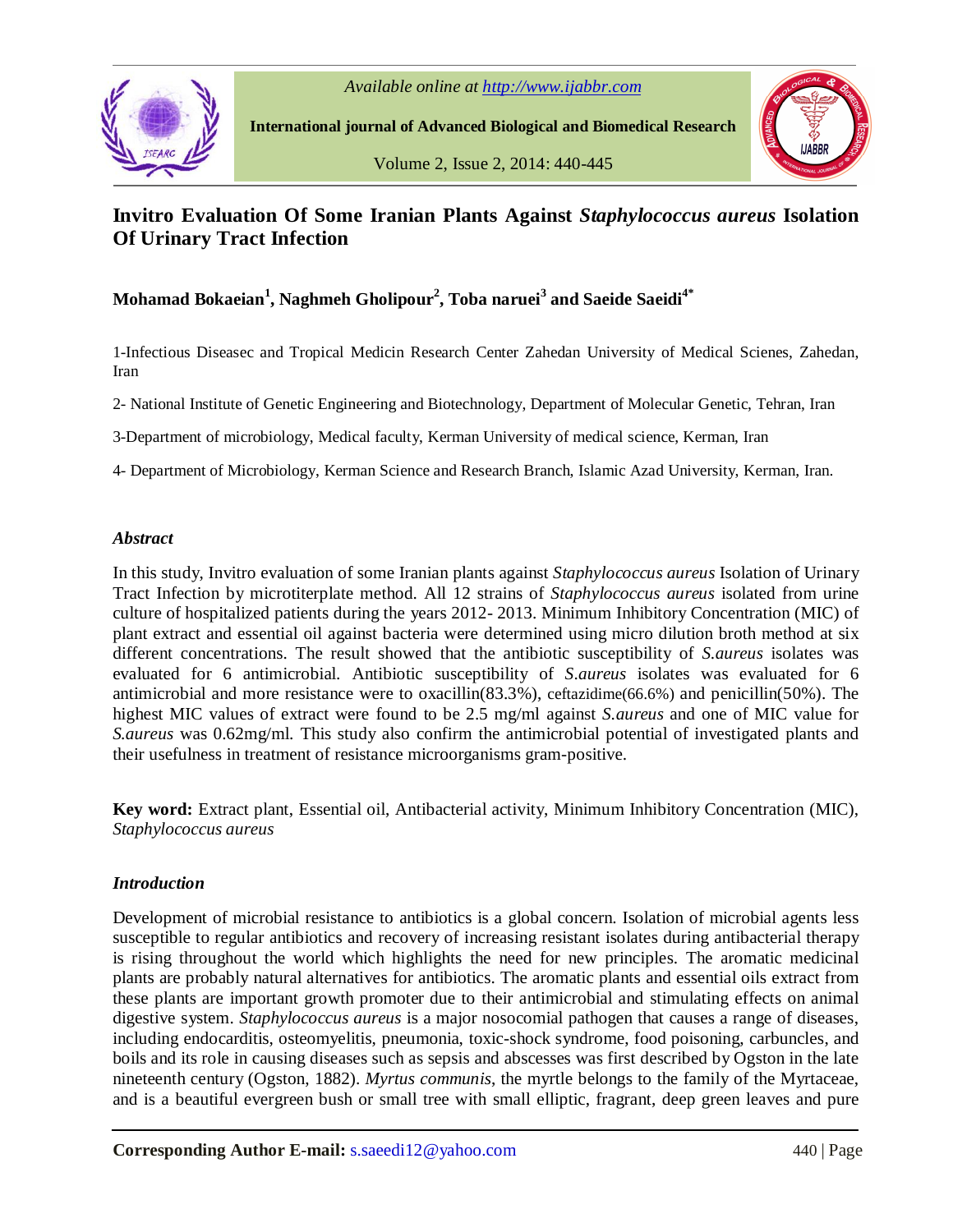white flowers which is widespread around the Mediterranean basin, but also extends to eastern Iran and Afganistan (Bonafé 1979). Essential oils have been found to be antibacterial (Kivanc and Akgul, 1986), antifungal (Pandey *et al*., 1996) and therapeutic in cancer treatment (Crowell, 1999). *Cuminum cyminum a* member of the family Apiaceae. The seeds are used to flavour foods and liquors and the oil is utilized as a perfume and cosmetic. It possesses emmanagogue and carminative activity and stimulates the production of maternal milk. *Zataria multiflora* locally known as "SAATAR belongs to a family Labiatae possessing fragrant odor like lemon and thyme. The medicines of plant origin are used for a variety of diseases (Shiba et al., 2005). The interest in use of plants and their antimicrobial activity has revived due to the problems associated with the current use of antibiotics(Shiota et al.,2004). Dill (*Anethum graveolens*), is either a perennial or annual herb. It is the sole species of the genus *Anethum*. In Arab countries, dill seed, called *ain jaradeh* (grasshopper's eye), is used as a spice in cold dishes such as fattoush and pickles. In Arab countries of the Persian Gulf, dill is called *shibint* and is used mostly in fish dishes. Coriander (*Coriandrum sativum*), also known as cilantro, Chinese parsley or dhania. Coriander, like many spices, contains antioxidants, which can delay or prevent the spoilage of food seasoned with this spice. A study found both the leaves and seed to contain antioxidants, but the leaves were found to have a stronger effect. In this study, Invitro evaluation of some Iranian plants against *Staphylococcus aureus* Isolation of Urinary Tract Infection by microtiterplate method

#### *Materials and Methods*

A cross-sectional study was carried out based on reports of bacteria isolates from the urinary tract infection of Hospital- Zabol-Iran from 2012-2013. All samples that were collected aseptically from 50 patients were plated right after the collection. Identification of all causative microorganisms was performed by standard microbiologic methods. Susceptibility testing was performed using disk diffusion method. The result were interpreted according to the guide lines of the Clinical and Laboratory Standards Institute.

#### *Plant materials:*

The seed *Cuminum cyminum* and leaf *Myrtus communis L***,** *Anethum graveolens dhi*, *Coriandrum sativum* and *Zataria multiflora Bioss* was collection in the region of Iran (Sistan and Kerman, south-eastern, Iran) and plant in Zabol university herbarium received approval and dried at room temperature .Samples were crashed and transferred into glass container and preserved until extraction procedure was performed in the laboratory.

#### *Distillation of essential oil:*

The seed *Cuminum cyminum* and leaf *Zataria multiflora Bioss*, *Coriandrum sativum* and *Anethum graveolens dhi* was ground prior to the operation and then 300 g of ground rosemary was submitted to water distillation for 4 h using a Clevenger apparatus. The distilled essential oil was dried over anhydrous sodium sulfate, filtered and stored at 4°C.

#### *Preparation of extracts:*

The leaf *M.communis* L was properly dried and pulverized into a coarse powder. Each of 20 g grinded powders was soaked in 60 ml ethel acetate, separately for one day (shaking occasionally with a shaker). After one day of dissolving process, materials were filtered (Whatman no. 1 filter paper) .Then the filtrates were evaporated using rotary evaporator. At last, 0.97 g of dried extracts were obtained and then stored at  $4^{\circ}$ C in air tight screw-cap tube.

#### *Minimum Inhibitory Concentration (MIC) of extract and essential oil:*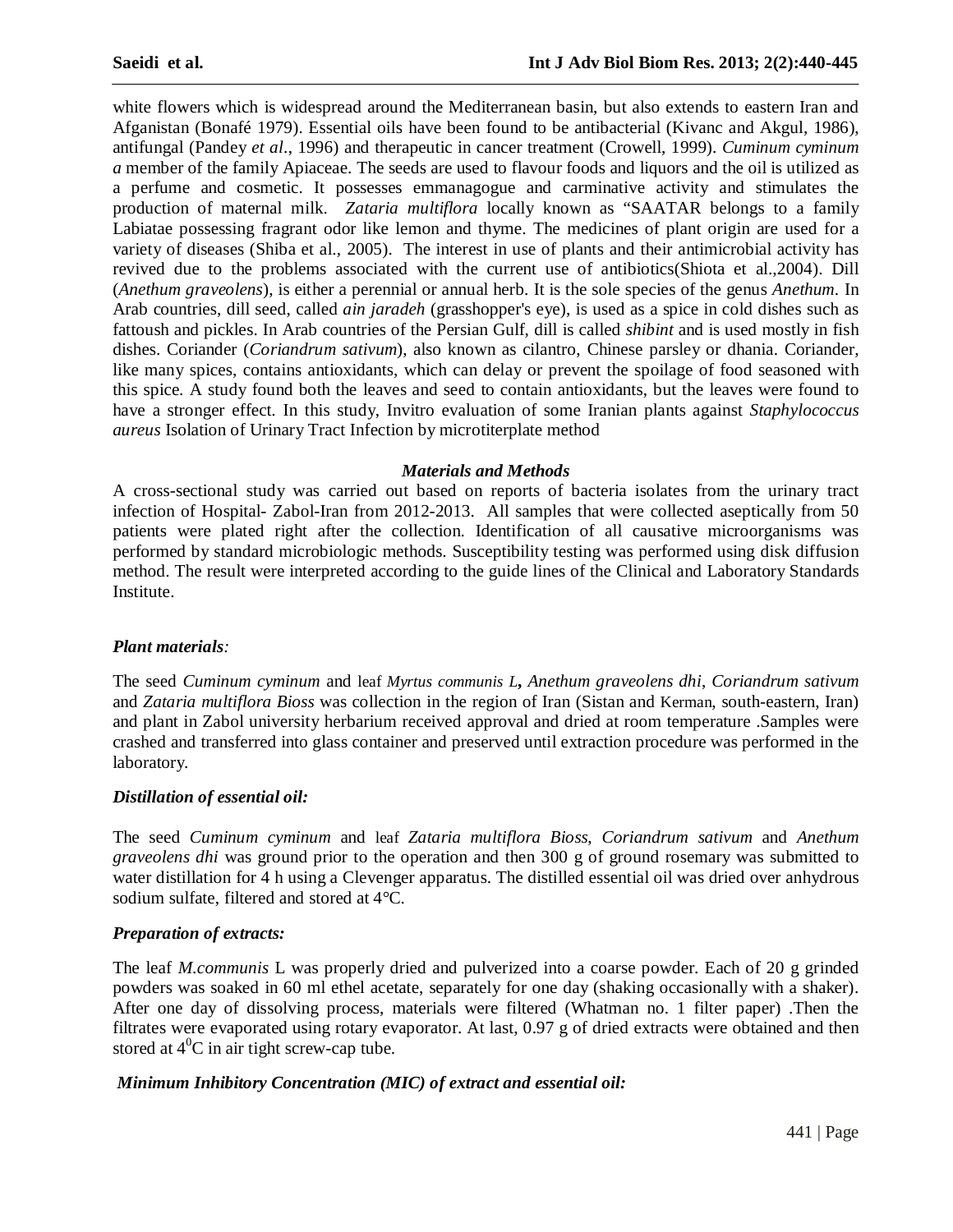The broth microdilution method was used to determine MIC. All tests were performed in Mueller Hinton broth supplemented with Tween 80 at a final concentration of 0.5% (v/ $v$ ). Briefly, serial doubling dilutions of the extract were prepared in a 96-well microtiter plate ranged from 20mg/ml to 0.3mg/ml. To each well, 10 µl of indicator solution (prepared by dissolving a 10-mg extract in 2 ml of DMSO) and 10 ul of Mueller Hinton Broth were added. Finally, 10 µl of bacterial suspension ( $10^6$  CFU/ml) was added to each well to achieve a concentration of  $10^4$  CFU/ml. The plates were wrapped loosely with cling film to ensure that the bacteria did not get dehydrated. The plates were prepared in triplicates, and then they were placed in an incubator at 37°C for 18–24 hours. The color change was then assessed visually. The lowest concentration at which the color change occurred was taken as the MIC value. The average of 3 values was calculated providing the MIC values for the tested extract. The MIC is defined as the lowest concentration of the extract at which the microorganism does not demonstrate the visible growth. The microorganism growth was indicated by turbidity (Bokaeian et al., 2013). *Statistical Analysis:*

All experiments and measurement were repeated at least three times. Statistical analyses were performed using SPSS and Excel 2010 software. All experimental results were analyzed using mean descriptive statistics and the correlation-coefficient. A value of  $P<0.05$  was regarded as statistically significant.

#### *Result:*

Antibiotic susceptibility of *S.aureus* isolates was evaluated for 6 antimicrobial and *S.aureus* were more resistance to oxacillin(83.3%), ceftazidime(66.6%) and penicillin(50%)(Table1). The highest MIC values of extract of *M.communis* was found to be 2.5 mg/ml against *S.aureus* and one of MIC value for *S.aureus* was 0.62mg/ml. (Table 2). Among the essential oil, the least MIC value was observed by the *Z.multiflora* against *S.aureus* (1.25 mg/ml) (Table2).

#### *Discussion:*

Plants products have been used for relieving pain in humans diseases. In the study result show that *S.aureus* were more resistance to oxacillin(83.3%), ceftazidime(66.6%) and penicillin(50%). The study of Zarifian, *Staphylococci* isolates were highly resistant against ceftazidime (94%), followed by penicillin (91%), ampicillin (82%), cefotaxime (65%), erythromycin (60%), and oxacillin (43%) (Zarifian et al., 2012). The another study, the isolated *S. aureus* strains showed low resistance to vancomycin (1.5%), amikacin (2.3%) and gatifloxacin (3.8%) (Gamal Fad et al., 2010). The study of Onanuga, the isolates were highly resistant to ampicillin (91.7%), clindamycin (78.3%), cephalexin (75%), methicillin (71.7%) and vancomycin (68.3%) but had very low resistance to gentamicin (3.3%), ciprofloxacin (3.3%), ofloxacin (3.3%), sparfloxacin (3.3%) and pefloxacin (10.0%) (Onanuga et al., 2005). In the study, the highest MIC values of extract were found to be 2.5 mg/ml against *S.aureus* and one of MIC value for *S.aureus* was 0.62mg/ml. The study of Shahidi Bonjar, the least MIC, as 0.62 mg/ml, belonged to *Myrtus communis* seeds against *S. aureus*, *Bacillus cereus* and *B. bronchiseptica*( Shahidi Bonjar, 2004). The study of Mahboubi, the antifungal evaluating showed that myrtle oil exhibited good antifungal activity against *A. niger*, *A. parasiticus*, six isolates of *Aspergillus flavus*( Mahboubi and Ghazian Bidgoli, 2010). The previous study *S.aureus* was carried out from nose and throat area of patients and *Myrtus communis L* essential oil and ethanol extract have a significant effect on concentration of 5 mg/ml whereas 10 mg/ml was belonging to high Minimum Bacterial Concentration (MBC) for both treatments(Saeedi et al.,2012) . The previous study, ethyl acetate crude extract of *Myrtus communis L* had a maximum inhibitory effect on *Pseudomonas aeroginosa* and *Serratia marcescens*(Saeidi et al., 2013). The study of Bokaeian, the result show that the levels of MIC and MBC of ethanol extract were observed ranges from 2.5 and 5 mg/ml in radius respectively against *Morganella morganii* (Bokaeian et al., 2013). The study of Alem, the Minimum Bactericidal Concentration of Myrtle for most tested microorganisms was similar to the Minimum Inhibitory Concentration. i.e. 0.5 mg/ml. for S. aureus, 2.5 mg/ml for *P. mirabilis* and *P. vulgaris*, 15 mg/ ml for *Klebssiela* and *S. typhi*, 20 mg/ml for *P. aeruginosa*(Alem et al., 2008). The study of Bonjar, the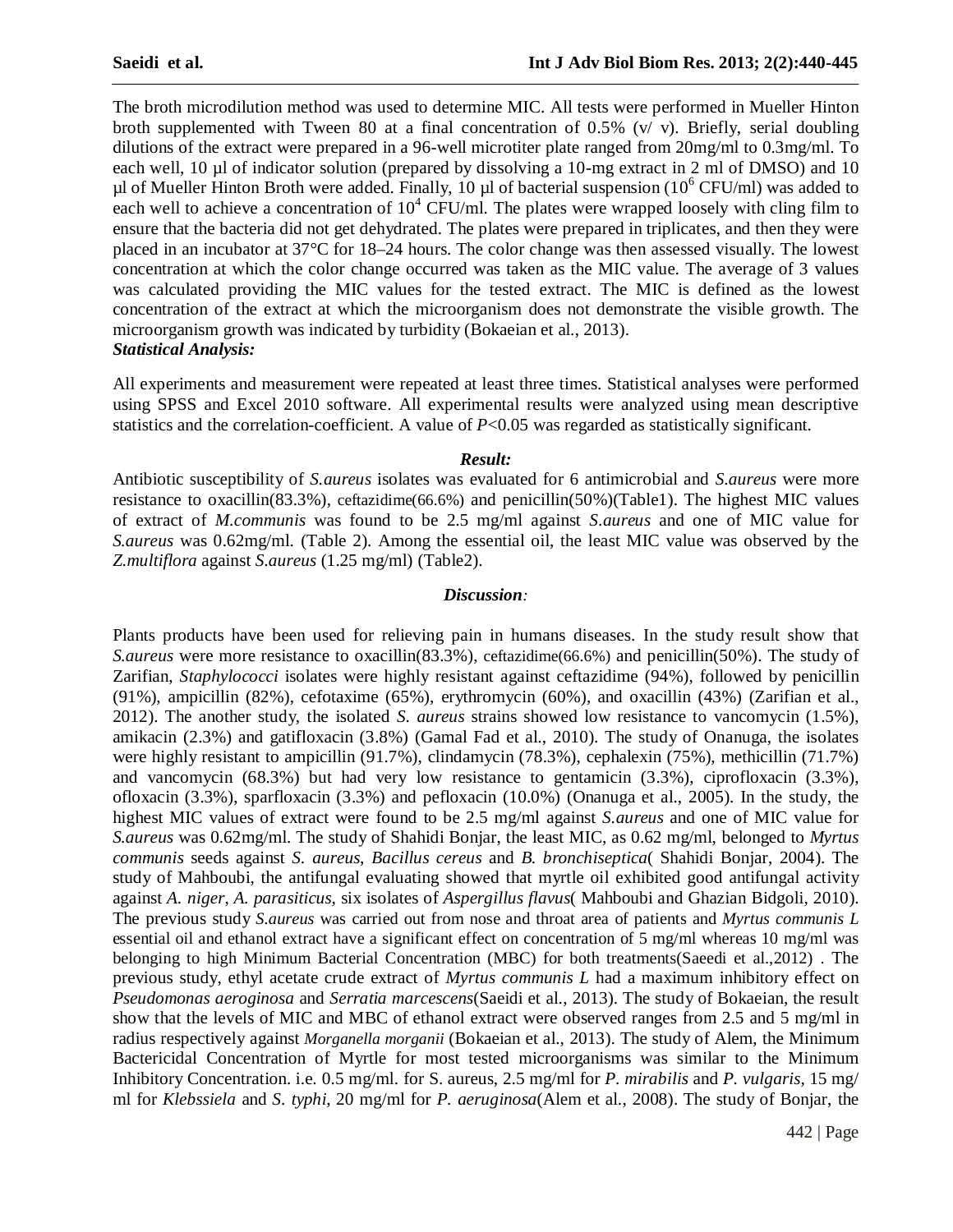least MIC value was observed by the methanolic extract of Myrtus communis seeds against S. aureus, Bacillus cereus and B. bronchiseptica(Bonjar, 2004). The study of Shiri, the least MIC and MBC value was observed by the ethanol extract of *M. comminus L.* against penicillin, oxacillin, trimethoprim, sulfamethoxazole resistance *S. aureus* (1.25 and 2.5 mg/mL) (Shiri et al., 2014). This plant is found to be rich in polyphenolic compounds such as flavonoids and tannins (Sissi et al., 1967; Martin et al., 1999). Phytocemical studies about *M. communis* showed also presence of essential oil (Ozek et al., 2000). In the study among the essential oil, the least MIC value was observed by the *Z.multiflora* against *S.aureus* (1.25 mg/ml). The study Eftekhar, the antibacterial activity of *Z.multiflora Bioss* essential oil was measured against 10 ESBL producing urinary isolated of *K.pneumoniae* as well as six ATCC bacterial standards and the result showed inhibition zones of 18.3-30.3 mm for the ATCC standards and 20.7-29.7 mm for the 10 clinical isolates (Eftekhar et al., 2011). Carvacrol and thymol are the antimicrobial components of Z. multiflora essential oil exhibited strong inhibitory effect against broad spectrum of microorganisms including clinical isolates of *C. albicans* (Mahboubi *et al*., 2008), *S. pneumonia*, *E. faecalis*, *S. agalactiae*, *S. pyogenes*, *S. sanguis*, *S. salivarius*, *S. mutans* (Mahboubi and Feizabadi, 2009). According to the finding of this study, the extract and essential oil showed relatively high antimicrobial activity against the *Staphylococcus aureus*. The present study suggests that the extract and essential oil of this plants are a potential source of natural antibacterial agenst.

## *References*

Alem G, Mekonnen Y, Tiruneh M, Mulu A.2008. Invitro antibacterial activity of crude preparation of myrtle (Myrtus communis) on common human pathogens. Ethiop Med J. 46(1):63-9.

Bonjar GH.2004. Antibacterial screening of plants used in Iranian folkloric medicine. Fitoterapia.75(2):231-5.

Bokaeian M, Shiri Y , Solouki M, Saeidi S, Javadian F. 2013.In vitro antibacterial activity of Myrtus communis L. against Morganella morganii. International Research Journal of Applied and Basic Sciences. 6 (9): 1297-1299.

Bonafé F. (1979) *Flora de Mallorca, III*. Editorial Moll, Mallorca, Spain. Crowell P L. 1999. Prevention and Therapyof Cancer by Dietary Monoterpenes. *Nutrition.,*129: 775-778.

Etekhar E, Zamani S, Yusefzadi M, Hadian J, Nejad Ebrahimi S. 2011. Antibacterial activity of Zataria multiflora Bioss essential oil against extended spectrum B lactamase produced by urinary isolates of Klebsiella pneumonia. Jundishapur J Microbial. 4(1).

Gamal Fadl M. Gad, Abd El-Ghafar F, Abd El-Ghafar; Ramadan A,. A. El-Domany, Zeinab Shawky Hashem.2010. Epidemiology and antimicrobial resistance of staphylococci isolated from different infectious diseases. Braz. J. Microbiol.41(2).

Kivanc M, and Akgul A. 1986. Antibacterial Activities of Essential Oils from Turkish Species and Citrus. *Flavour Fragr. J.,* 1:175-179.

Kabiruddin M,1951. *Makhzan-ul-Mufradat*, Sheikh Mohammad Bashir and Sons, Lahore, Pakistan. 47- 48.

Mahboubi M, Ghazian Bidgoli F.2010. *In vitro* synergistic efficacy of combination of amphotericin B with *Myrtus communis* essential oil against clinical isolates of *Candida albicans*. Phytomedicine. 17(10): 771–774.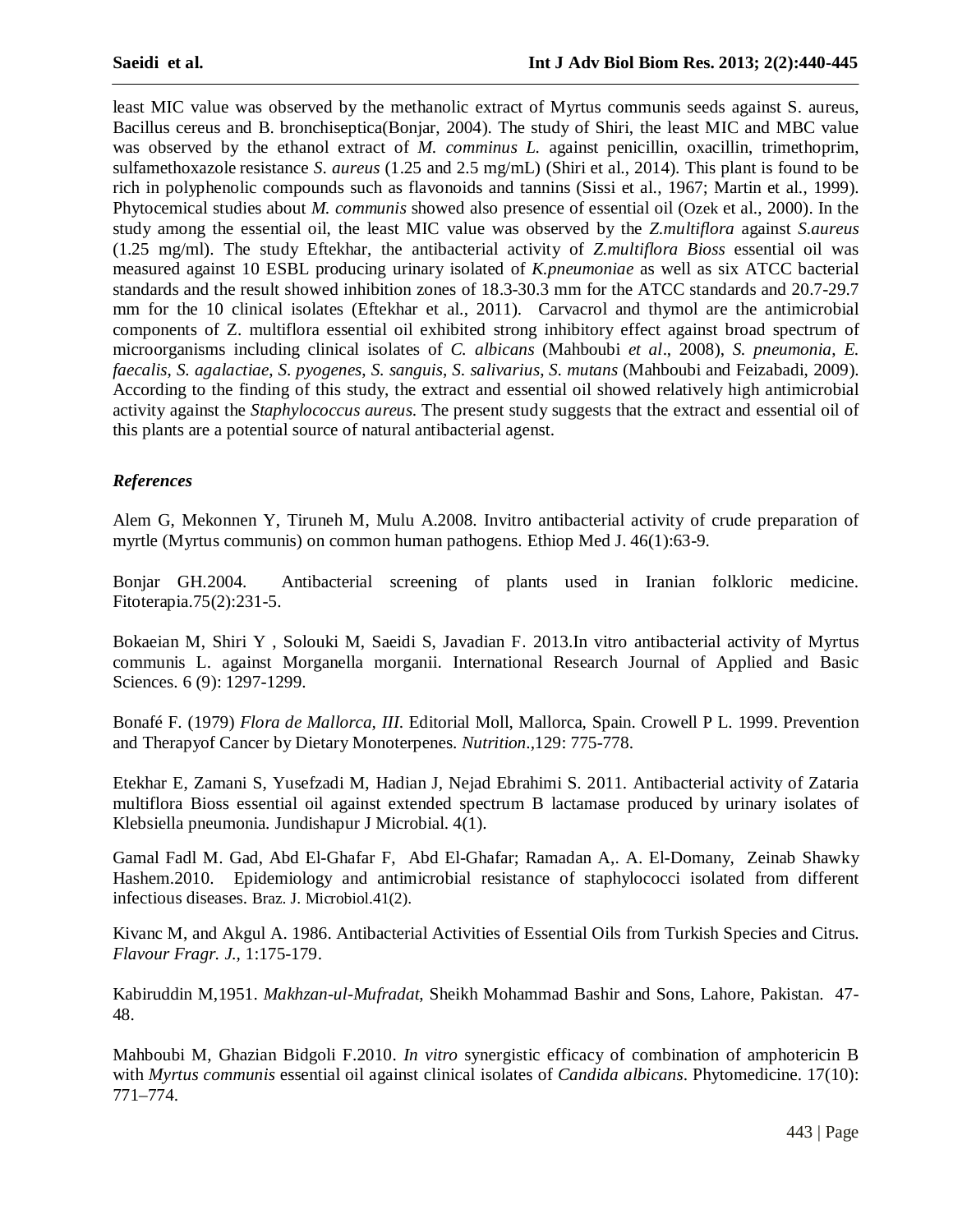Ozek T, Demirci B, Başer KHC. "The chemical composition of Turkish Myrtle Oil" *J. Essent. Oil Res.,* 12, 541- 544.

Mert T, Fafal T, Kivcak B, Tansel Tansel Ozturk H.2008. Antimicrobial and cytotoxic activities of *Myrtus communis*. J. Fac. Pharm, Ankara. 37 (3) 191 – 199.

Mahbobi M, Feizabadi MM, Haghi G, Hosseini H. 2008. Antimicrobial activity and chemical composition of essential oil from *Oliveria decumbens* Vent. In *Iranian Journal of Medicinal and Aromatic Plants*. 24: 56-65.

Mahboubi M, Feizabadi MM.2009. The Antimicrobial Activity of Thyme, Sweet Marjoram, Savory and Eucalyptus oils on *Escherichia coli*, *Salmonella typhimurium*, *Aspergillus niger* and *Aspergillus flavus*. In *Journal of Medicinal Plants*, vol. 8, p. 137-144.

Ogston A. (1882), Micrococcus poisoning. *J Anat*, 17, 24–58.

Onanuga A, Oyi AR, Olayinka BO and Onaolapo JA. 2005. Prevalence of community-associated multiresistant *Staphylococcus aureus* among healthy women in Abuja, Nigeria. African Journal of Biotechnology. 4 (9):942-945.

Pandey M C, Sharma J R and Dikshit A. 1996. Antifungal Evaluation of the Essential Oils of *Cymbopogon pendulus* (Nees ex Steud.) Wats. Cv. Praman. *Flavour Frag. J.,*11: 257-260.

Shiba H, Kondo K, Katsuyama R. 2005. Alkyl Gallates, Intensifiers of \$-Lactam susceptibility in Methicillin-resistant *Staphylococcus aureus*. Antimicrob. Agents Chemother. 49: 549-555.

Shiota S, Shimizu M, Sugiyama J. 2004. Mechanism of action of corilagin and tellimagrandin I that remarkably potentiate the activity of \$-Lactams against methicillin resistant *Staphylococcus aureus*. Microbiol. Immunol. 48:67-73.

Shahidi Bonjar GH.2004. Antibacterial screening of plants used in Iranian folkloric medicine. Fitoterapia. 75(2): 231–235.

Saeidi S, Shojaei P, Bazi S, Sanadgol N. Antibacterial activity of some Iranian medicinal plants against important human pathogens. Asian journal of biological sciences. 2013.

Shiri Y, Solouki M, Saeidi S.2014. Activity of some Iranian plant extracts against multi-drug resistant human pathogens isolated from urinary tract infections. Zahedan J Res Med Sci (ZJRMS).

Saeedi S, Sabbagh S, Sabori Robat E.2012. A Study of antibacterial activity of plant extract and essential oil of Myrtus communis against resistant strains of Staphyloccocus aureus bacteria to selective antibiotics. Journal of zabol university of medical sciences and health services. 4 (3):21-32

Zarifian A, Sadeghian A, Sadeghian H, Ghazvini K, Safdari H.2012. Antibiotic Resistance Pattern of Hospital Isolates of *Staphylococcus aureus* in Mashhad-Iran During 2009 – 2011.Archives of Clinical Infectious Diseases. 7(3): 96-8.